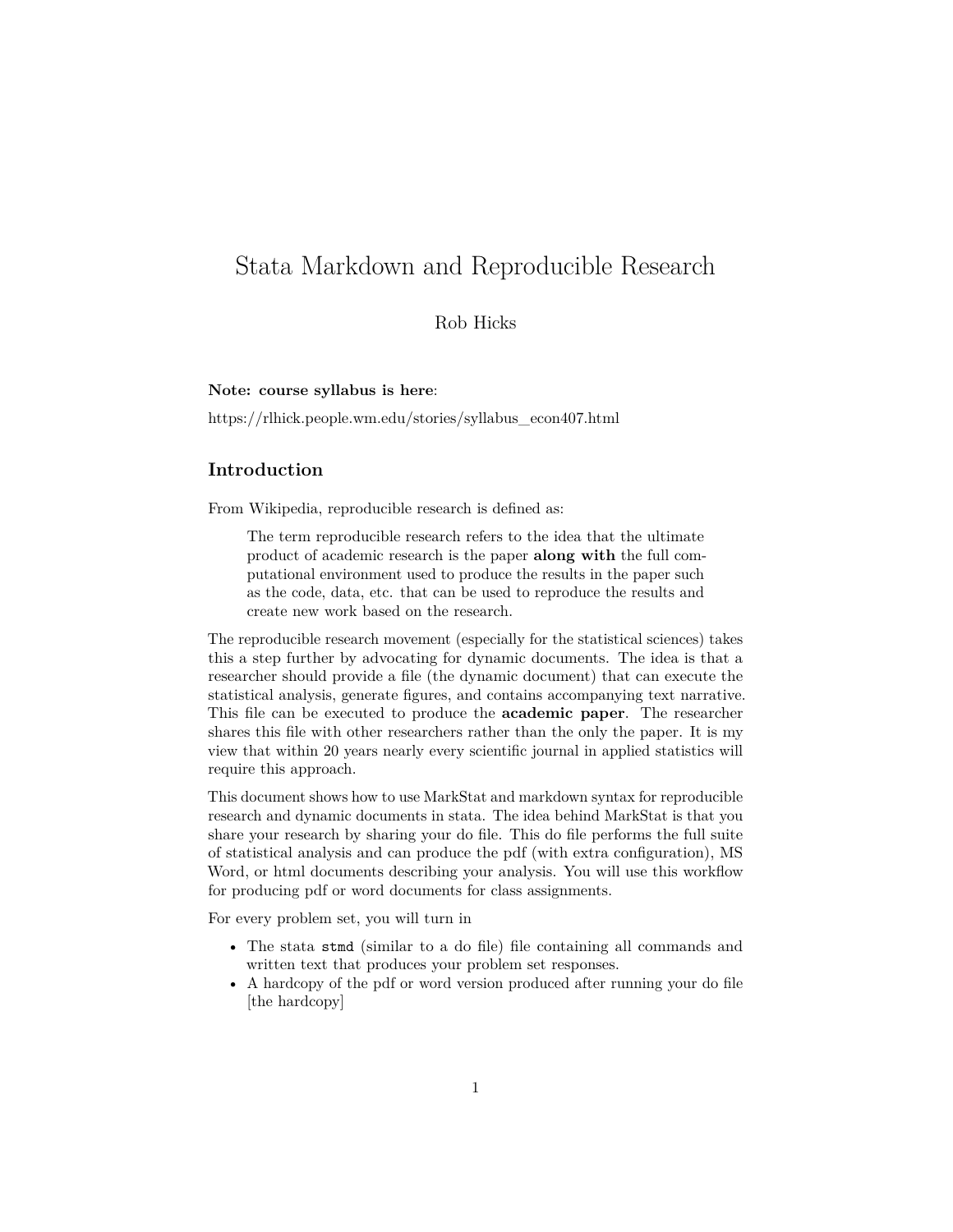The only exception to this rule is for questions involving proofs or other equation heavy assigments where handwritten responses can be attached to the hardcopy problem set response.

### **Installation Instructions**

In Stata, issue these commands:

- 1. ssc install markstat
- 2. ssc install whereis
- 3. Install pandoc from http://pandoc.org/installing
- 4. Tell markstat where to find pandoc. Probably the command you need to run in stata is:
- Windows: whereis pandoc "C:\Users\username\AppData\Local\Pandoc\pandoc.exe"
- Mac: whereis pandoc /usr/local/bin/pandoc
- Linux/Unix: whereis pandoc /usr/bin/pandoc

Windows users should substitute your username for "username" in the whereis commands above

## **Some Features of MarkStat**

Markdoc allows for most features of [Markdown,](https://daringfireball.net/projects/markdown/syntax) which is a liteweight and readable **text-based** language that allows files to be easily converted to nice looking pdf, html, or even word documents. Some features you will likely want to use:

- Equations and Math Notation using latex math
- Headers
- Emphasizing text (bold and italics)
- Numeric and bulletted lists
- Turning stata output on and off
- Pagebreaks can be inserted using \newpage on a separate line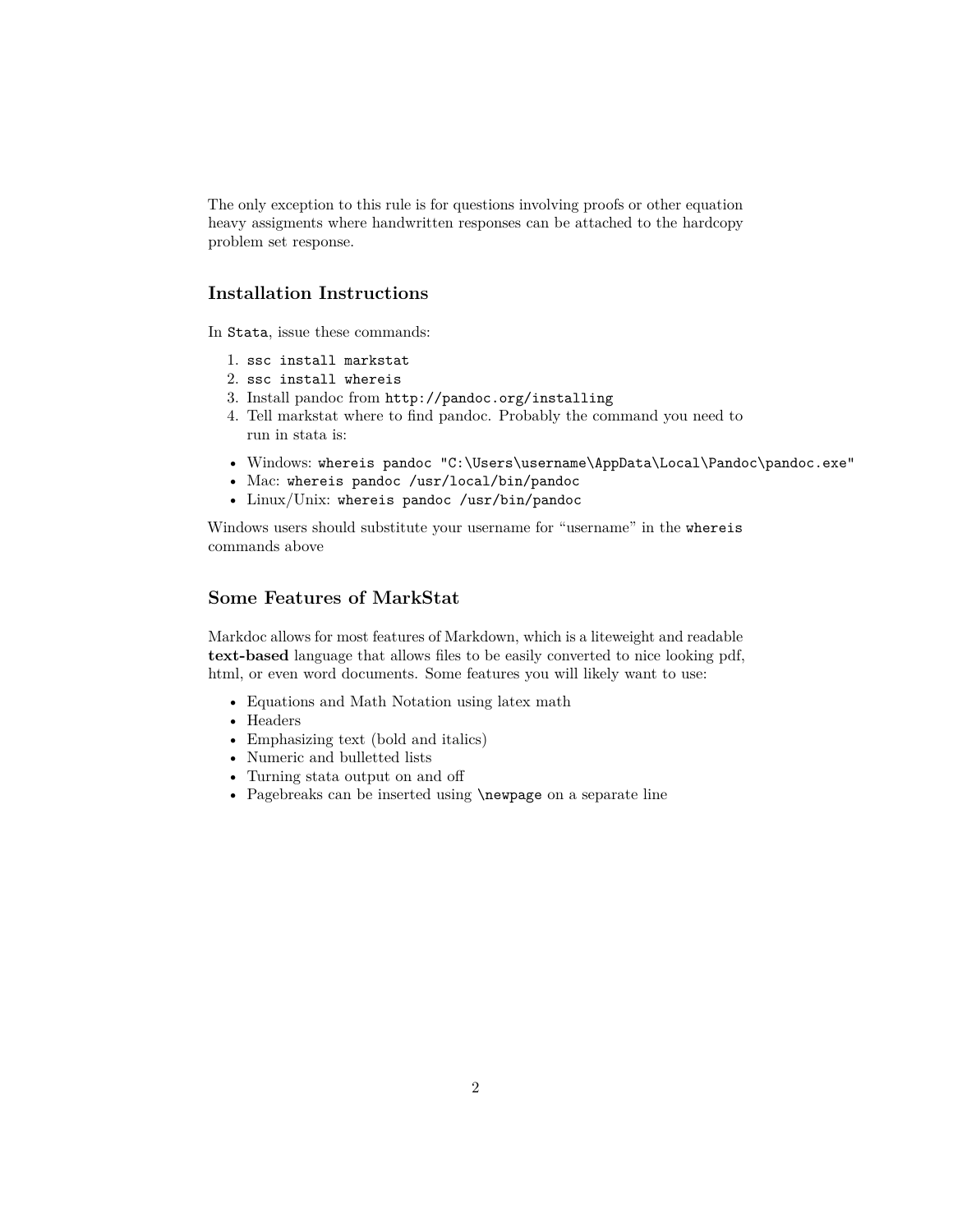## **A simple example analysis using Markdoc**

Below we'll be modeling the following regression equation for cars back in the day:

$$
price_i = \beta_0 + \beta_1 mpg_i + \beta_2 foreign_i + \epsilon_i
$$

#### **Load Data and Summarize**

- . cd /Dropbox/Current/Teaching/courses/ECON407/do\_files/reproducible\_research/ > markstat
- /home/robhicks/Dropbox/Current/Teaching/courses/ECON407/do\_files/reproducible\_r > esearch/markstat
- . webuse auto

(1978 Automobile Data)

. reg price mpg

| Source            | SS                      | df                   | MS                      |                | Number of obs<br>F(1, 72)<br>$Prob$ > $F$<br>R-squared |            | 74                        |
|-------------------|-------------------------|----------------------|-------------------------|----------------|--------------------------------------------------------|------------|---------------------------|
| Model<br>Residual | 139449474<br>495615923  | 72                   | 139449474<br>6883554.48 |                |                                                        |            | 20.26<br>0.0000<br>0.2196 |
| Total             | 635065396               | 73                   | 8699525.97              | Root MSE       | Adj R-squared                                          | $=$<br>$=$ | 0.2087<br>2623.7          |
| price             | Coef.                   | Std. Err.            | t                       | P>  t          |                                                        |            | [95% Conf. Interval]      |
| mpg<br>cons       | $-238.8943$<br>11253.06 | 53.07669<br>1170.813 | $-4.50$<br>9.61         | 0.000<br>0.000 | $-344.7008$<br>8919.088                                |            | $-133.0879$<br>13587.03   |

| sum          |          |          |           |      |       |
|--------------|----------|----------|-----------|------|-------|
| Variable     | Obs      | Mean     | Std. Dev. | Min  | Max   |
| make         | $\Omega$ |          |           |      |       |
| price        | 74       | 6165.257 | 2949.496  | 3291 | 15906 |
| mpg          | 74       | 21.2973  | 5.785503  | 12   | 41    |
| rep78        | 69       | 3.405797 | .9899323  |      | 5     |
| headroom     | 74       | 2.993243 | .8459948  | 1.5  | 5     |
| trunk        | 74       | 13.75676 | 4.277404  | 5    | 23    |
| weight       | 74       | 3019.459 | 777.1936  | 1760 | 4840  |
| length       | 74       | 187.9324 | 22.26634  | 142  | 233   |
| turn         | 74       | 39.64865 | 4.399354  | 31   | 51    |
| displacement | 74       | 197.2973 | 91.83722  | 79   | 425   |
| gear_ratio   | 74       | 3.014865 | .4562871  | 2.19 | 3.89  |
| foreign      | 74       | .2972973 | .4601885  | 0    |       |

. hist price

(bin=8, start=3291, width=1576.875)

. graph export price.png, replace

(file price.png written in PNG format)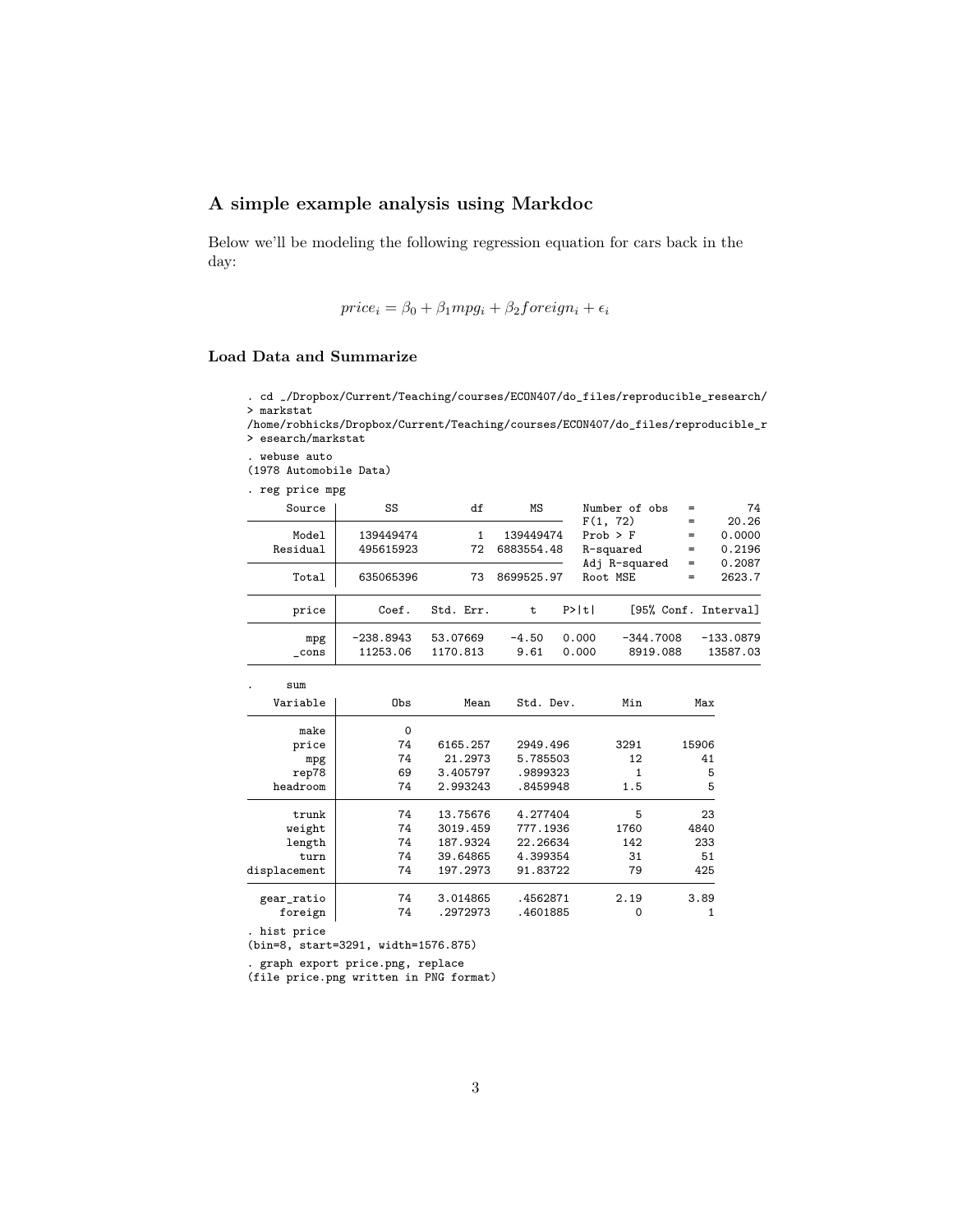

Figure 1: Histogram of Price

#### **Regression Model**

Here are the regression results:

|          |             | reg price mpg foreign               |                                 |                          |                         |                                     |     |                                     |
|----------|-------------|-------------------------------------|---------------------------------|--------------------------|-------------------------|-------------------------------------|-----|-------------------------------------|
| Source   |             | SS                                  | df                              | ΜS                       |                         | Number of obs                       | =   | 74                                  |
|          |             |                                     |                                 |                          |                         | F(2, 71)                            | $=$ | 14.07                               |
|          | Model       | 180261702                           | 2                               | 90130850.8               |                         | $Prob$ > $F$                        | $=$ | 0.0000                              |
| Residual |             | 454803695                           | 71                              | 6405685.84               |                         | R-squared                           | $=$ | 0.2838                              |
|          |             |                                     |                                 |                          |                         | Adj R-squared                       | $=$ | 0.2637                              |
|          | Total       | 635065396                           | 73                              | 8699525.97               |                         | Root MSE                            | $=$ | 2530.9                              |
|          | price       | Coef.                               | Std. Err.                       | t                        | P>  t                   |                                     |     | [95% Conf. Interval]                |
| foreign  | mpg<br>cons | $-294.1955$<br>1767.292<br>11905.42 | 55.69172<br>700.158<br>1158.634 | $-5.28$<br>2.52<br>10.28 | 0.000<br>0.014<br>0.000 | $-405.2417$<br>371.2169<br>9595.164 |     | $-183.1494$<br>3163.368<br>14215.67 |

#### **Discussion**

Looks like back in the day, foreign cars sell for more!

## **Markdoc and Mata**

Mata is the matrix algebra environment in stata. We can embed markdown (including equations) inside mata too:

Define  $\mathbf{A}_{2\times 2}$  as

$$
\mathbf{A} = \begin{bmatrix} 1 & 2 \\ 3 & 4 \end{bmatrix}
$$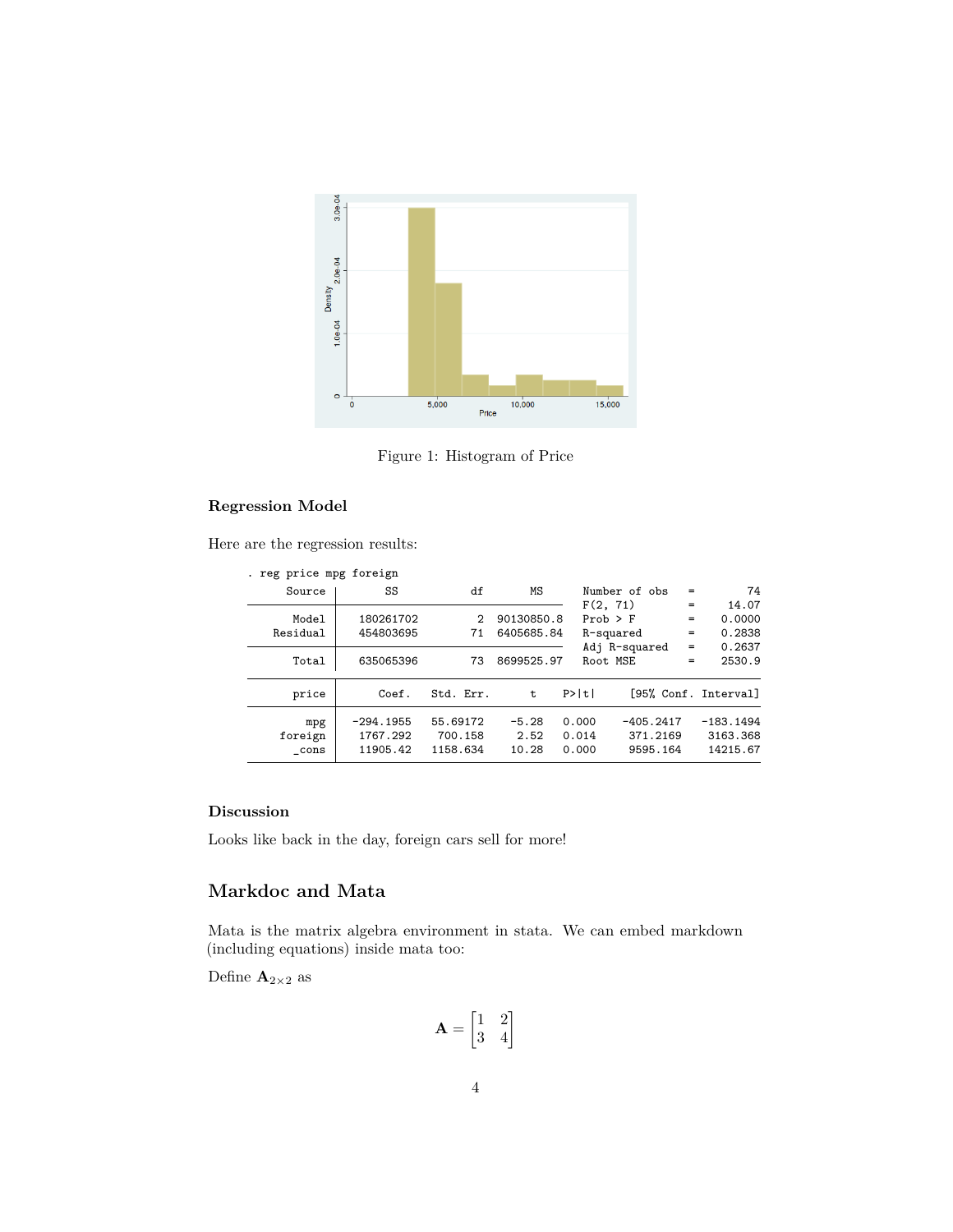```
. mata
                                                                                - mata (type end to exit) --
: A = (1, 2\sqrt{3}, 4): A
           1 2
   \begin{array}{c|cc} 1 & 1 & 2 \\ 2 & 3 & 4 \end{array}3
: end
```
## **Compiling your document**

You will be creating a file with an stmd extension that contains your code and writeup. You can create and edit this file in any text editor including the stata do file editor.

Suppose your problem set document called script.stmd contained this text:

```
% Problem Set 1
% Johnny Appleseed
% Sept 1, 2018
Let us read the fuel efficiency data that ships with Stata
    sysuse auto, clear
To study how fuel efficiency depends on weight it is useful to transform
the dependent variable from "miles per gallon" to "gallons per 100
miles"
    gen gphm = 100/\text{mpg}We then obtain a fairly linear relationship
    twoway scatter gphm weight || lfit gphm weight ///
    ytitle(Gallons per 100 Miles) legend(off)
   graph export auto.png, width(500) replace
![Fuel Efficiency by Weight](auto.png)
The regression equation estimated by OLS is
$$
    gphm = \beta_0 + \beta_1 weight + \epsilon
$$
Estimating in stata, yields:
```